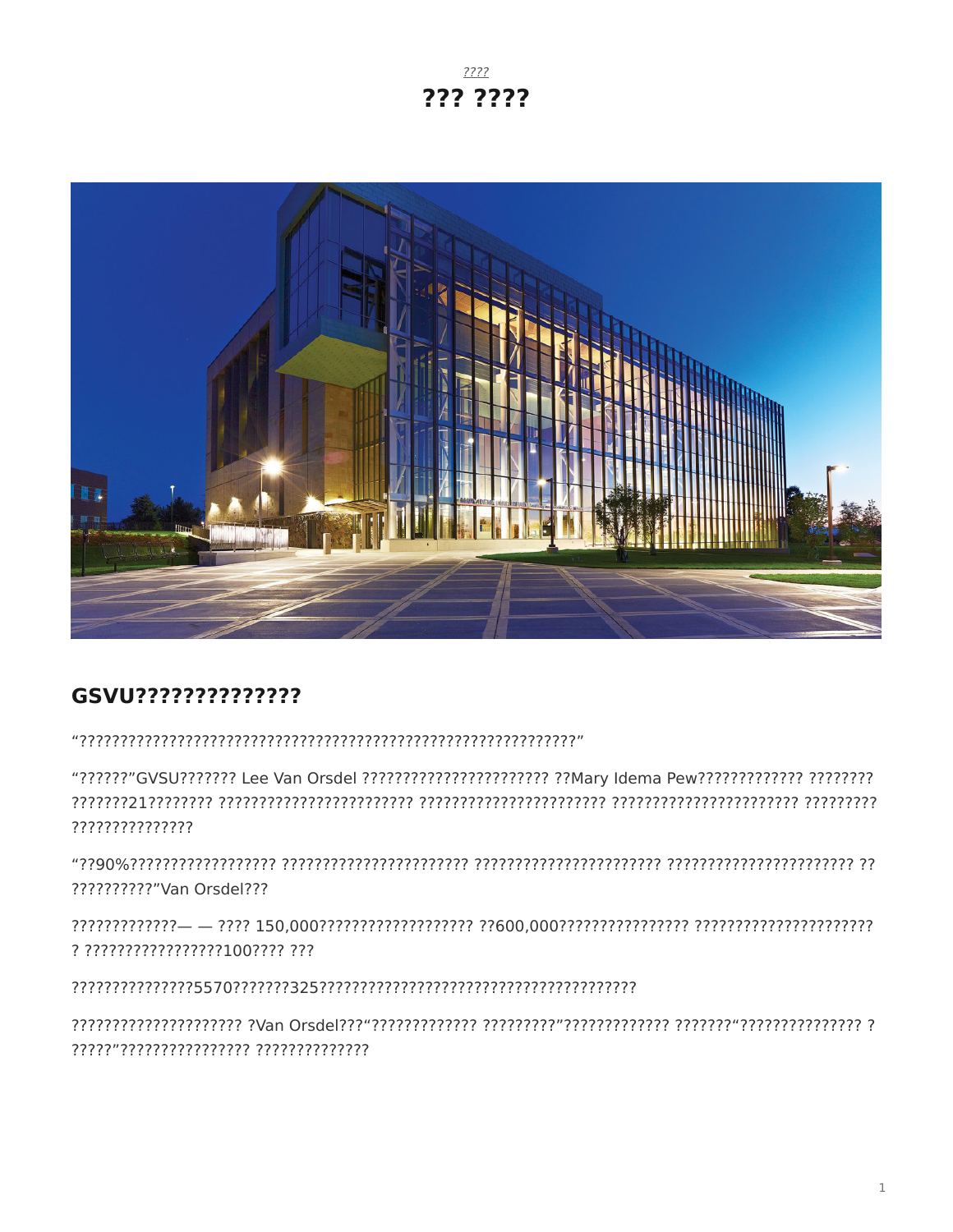## ?????????????????????



#### ?????????21??????

- 
- 
- 
- 
- 
- 

#### "??90%?????????????"

## ?????????

?????????????GVSU??? Steelcase????Steelcase WorkSpace Futures ?????GVSU??????????????? ???SHW Group--7??????????? ???????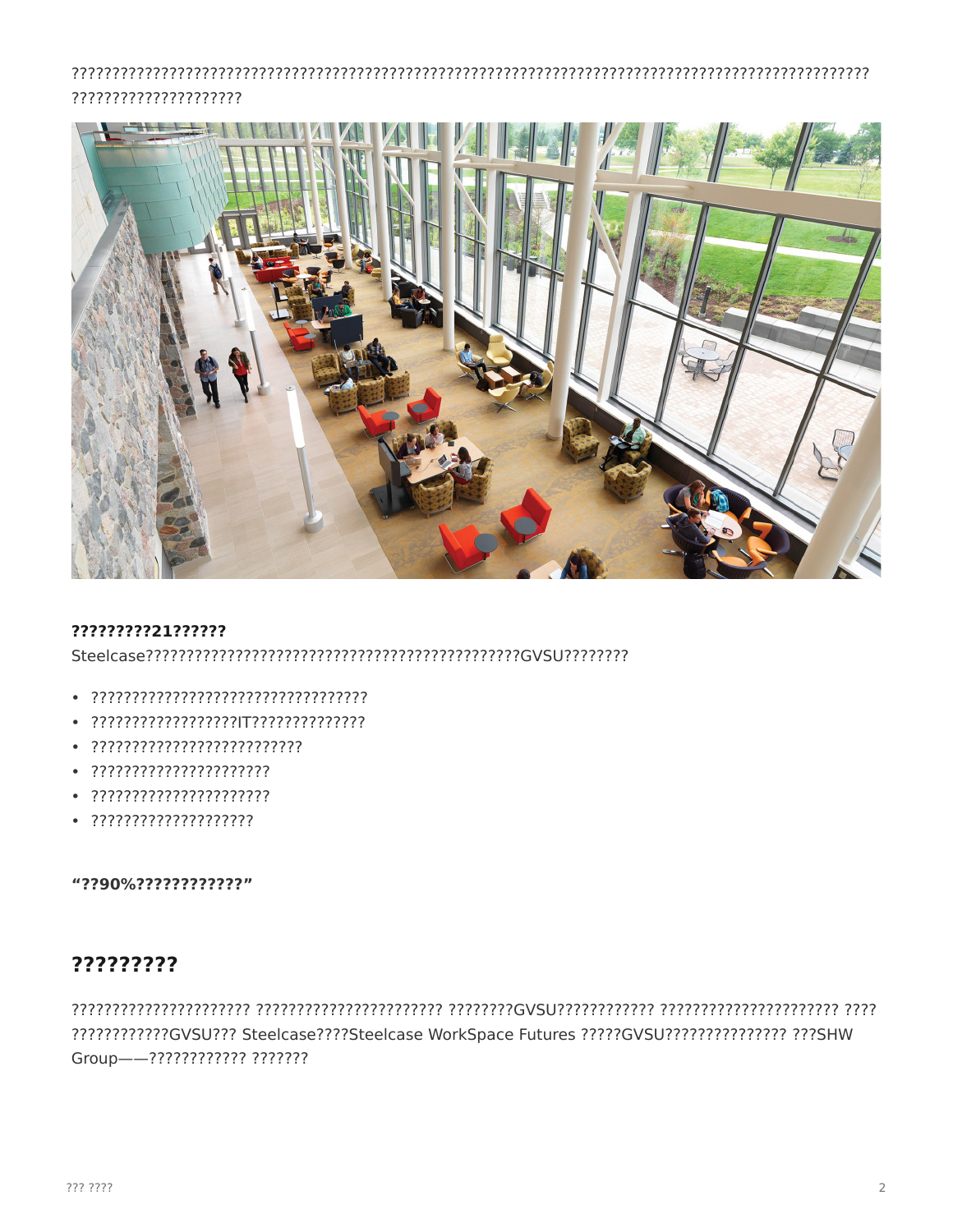????? ?????????????????????? ???



 $77"$ 

? ?????????????????"Van Orsdel? ??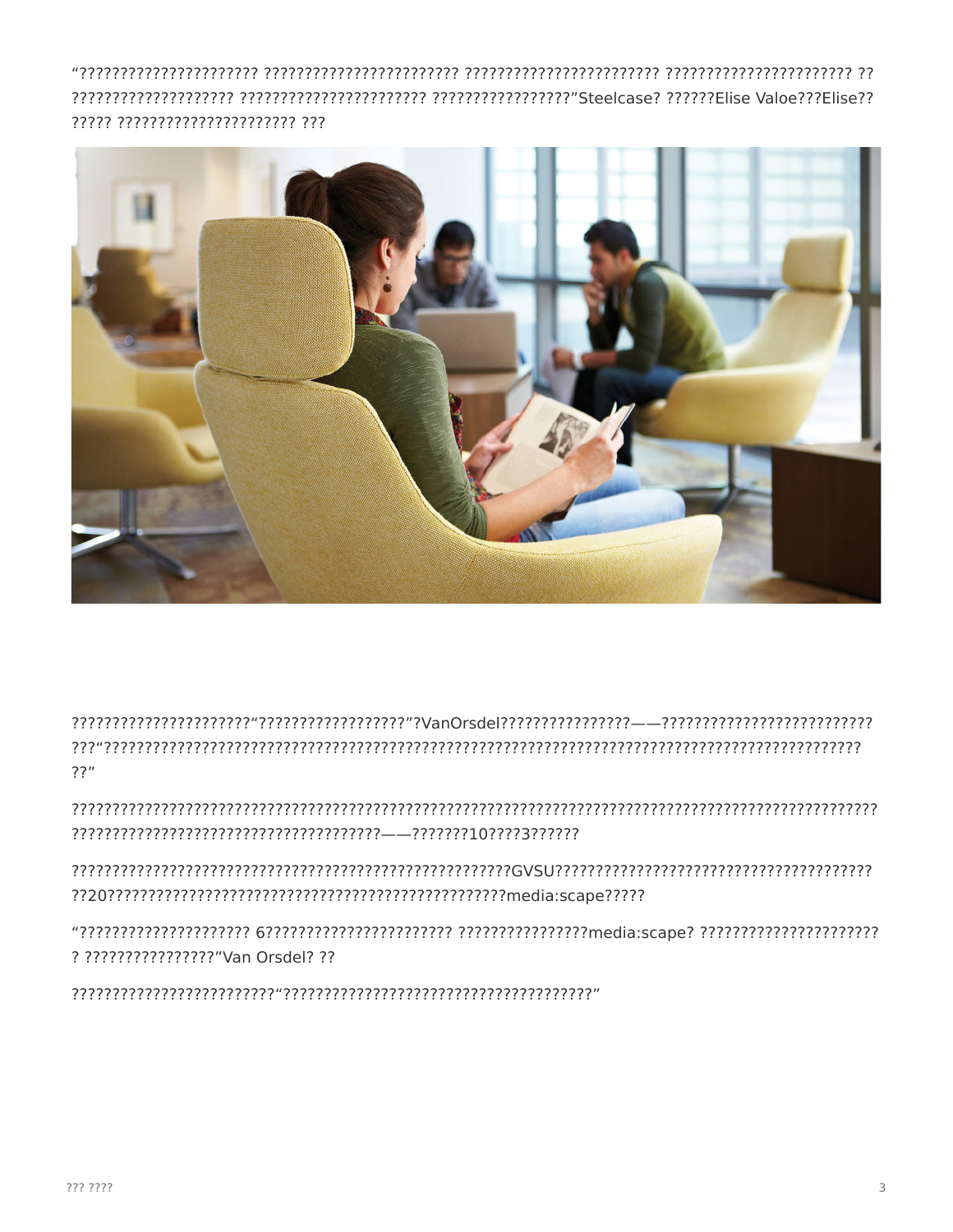![](_page_3_Picture_0.jpeg)

## 

Mary Idema Pew ?????????? --????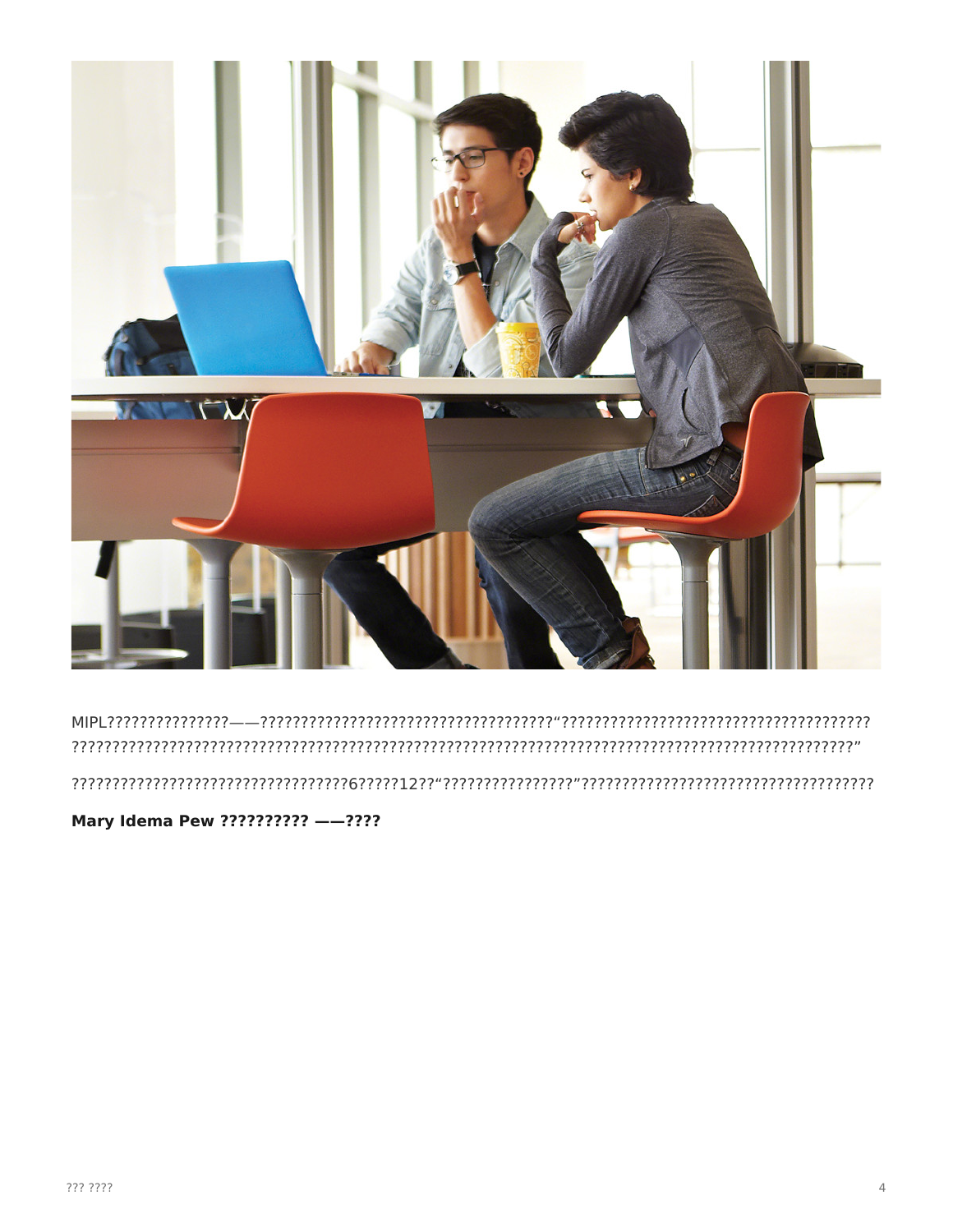| 1530   | ????                    |
|--------|-------------------------|
| 1,500  | ???                     |
| 19     | ???????                 |
| 10?    | media:scape ????        |
| 29     | ?????                   |
| 150k   | ?????????               |
| 600k   | ????????????????        |
| 100    | ??????                  |
| 250    | ???                     |
| 50%    | ??50%?????????????????? |
| \$6500 | ???6500???              |

## ????????????????????

????????"

??Steelcase ?????????Node®???Verb®??? ??LearnLabTM??media:scape®??????? ???????????????????????????? ???? ????????????????????

???????

?????????????